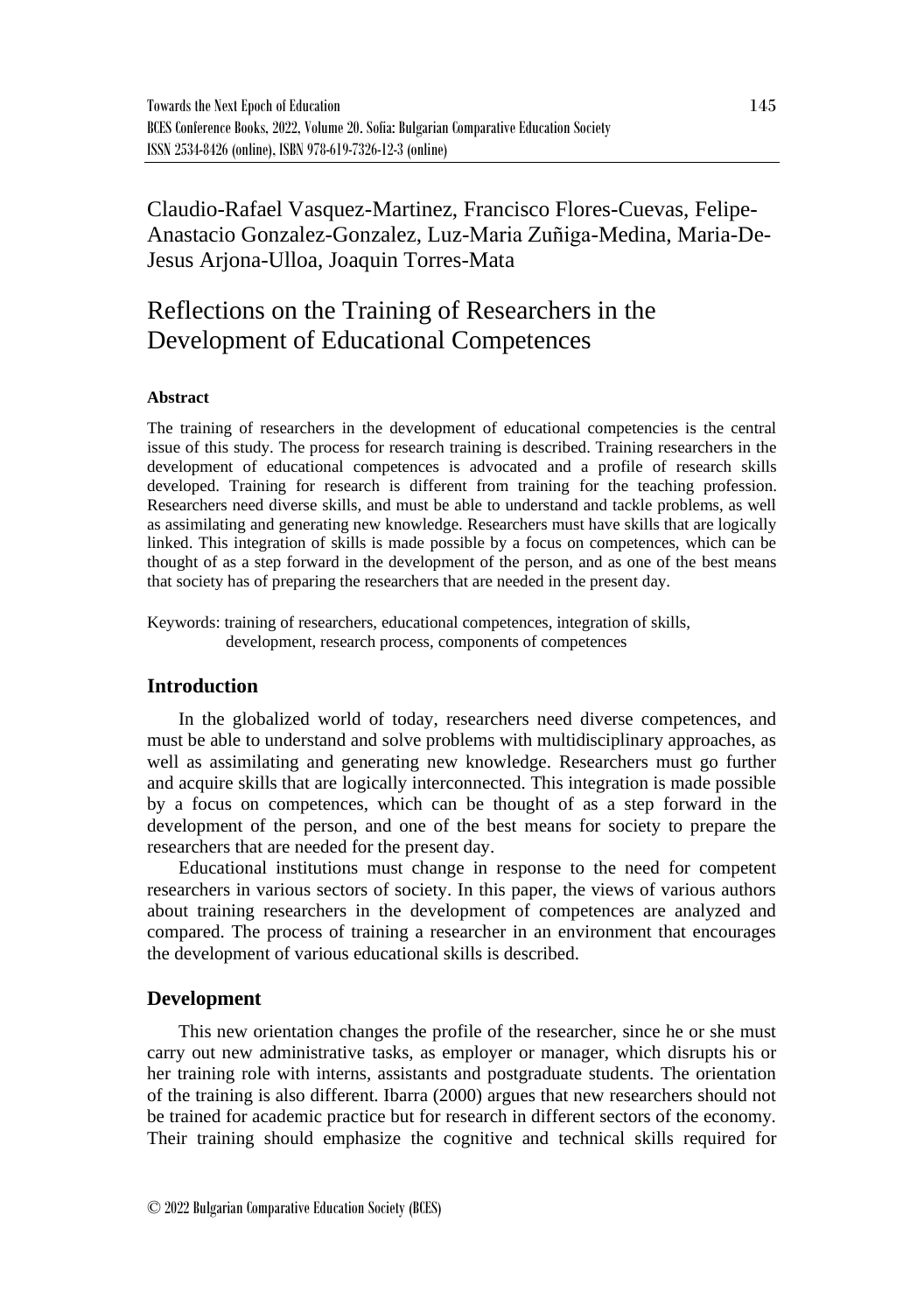posing and solving problems. Cabero (2001) states that the training of a researcher should develop certain abilities, skills, beliefs, values and attitudes that make up the personality of the student or of those who carry out these activities.

#### **Training for research**

To properly address the topic of training researchers in the development of skills, it is necessary to describe the concept of training researchers, based on the views of different authors, which are detailed below. Martínez (1999) argues that the training of a researcher cannot be reduced to a training in the scientific method or to a position that highlights the unique character of each object of study.

## **How should researchers be trained?**

Research training consists of trainees' participation in an environment that encourages and requires constant research activity. Díaz-Barriga and Rigo (2000) argue that the researcher forms, establishes and maintains a permanent interaction with the object of his or her knowledge, explores and identifies the topic, develops the problem and defines the object of research, as soon as he or she assimilates and reconstructs the disciplinary meanings related to his or her area of expertise. During this journey, the research problem is transformed, as it is located as a fragment that is part of a larger problem, and for whose solution the efforts of an entire work team are combined.

Tamayo (2011) articulates the parts of a whole in which the product of research work acquires importance. The research process resizes the problem to the extent that it evaluates the scope of the research in which it is located.

Maggio (2012, p. 6) considers that "research training" can be used as a synonym for "teaching research", but prefers to use the term "training" because it implies not only the appropriation of knowledge, as in teaching, but also promotion of research competences, which is part of professionalization. It also has a mediating function that stimulates the transformation of the person in terms of their potential and capacities. Research training requires a different emphasis and must be supported by various procedures, oriented to the fundamental objective of the training. Training researchers is different from training for better performance in professional practice, or training teachers who will incorporate research as an aspect of their daily work.

The General Directorate of Higher Technological Education (2012) (Dirección General de Educación Superior Tecnológica) in their educational model for the twenty first century, mentions the necessary conditions for training researchers:

- The integration of a deep and objective knowledge of the contemporary problems in the professional field, regionally, nationally and internationally.
- The promotion of different modes of intelligence, as well as competences that align with world-class standards.
- Research as a way of creating knowledge that, due to its importance and timeliness, enriches the human heritage, and strengthens ties with its regional, national and international environment, with the ultimate purpose of improving living conditions.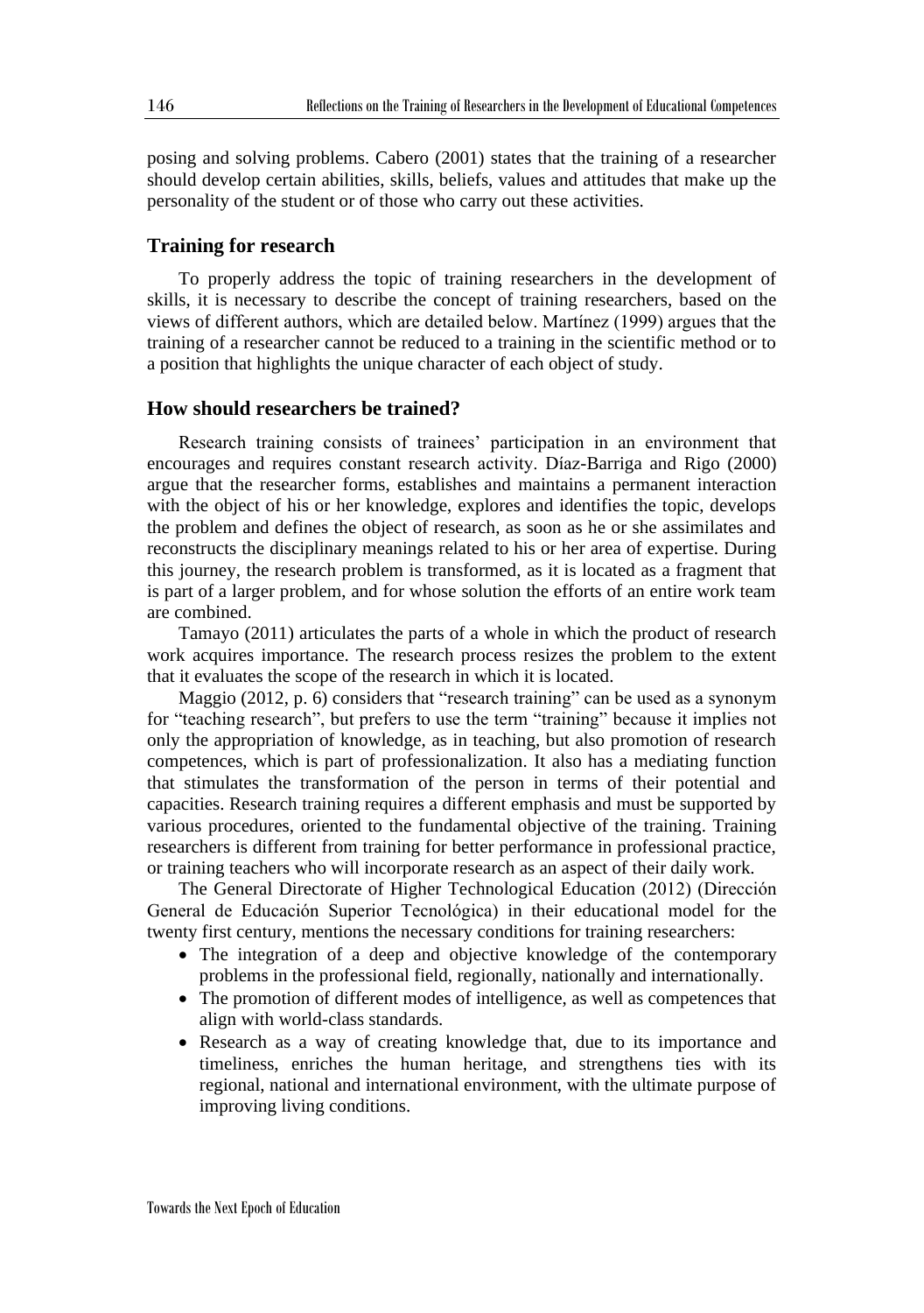- The development of capacities and abilities to acquire, analyze, interpret and handle information, generate knowledge, and identify, pose and solve problems, as well as make decisions.
- Improvement of the capacities and abilities for collegial work, in teams, in changing situations and in multicultural environments.
- The establishment of high-level human resources who are constantly updated and competent in oral and written communication, in at least two languages.

This list provides the identity of trainers in research, with a vision that aims to have a favorable impact on the whole person, for trainers and trainees alike, in every fibre of their being.

#### **Definition of competence**

Tobón (2001, p. 7) conceptualizes competences as an "ideal performance that emerges in a specific task, in a context with meaning. It is knowledge that is properly assimilated, so that it can be applied in a given situation, with such flexibility as to provide varied and relevant solutions". Tobón and Fernández (2004, p. 4) state: "As an organizing principle of training, competence can be seen in the set of attitudes, knowledge and specific skills that make a person capable of carrying out a job or solving a particular problem".

#### **Components of competences**

- Interpretation of information: Consists of understanding information, seeking to determine its complex self-referential meaning, to elaborate and re-work with a view to developing meta-understanding.
- Argumentation: Involves the creation of logical, symbolic and abstract systems of theories and concepts.
- Proposition: Consists of the generation of new conditions, beyond meaningful representation, with a foundation of a previous criterion.

#### **Levels of complexity of competences**

In the development of competencies, it is important to have criteria to assess the extent of their development. It is helpful to recognize different levels of complexity. Below is a proposed classification of competences designed by Tobón (2001), which indicates the significance and order levels of complexity:

- Level of routinization: The action arises from a routine, with self-correction, anticipation and flexibility. It is not the mere mechanical repetition of rules, but know-how.
- Significance level: The performance of tasks or problem solving is based on the construction of meaning, linking representational knowledge with procedural knowledge, through psychosocial and historical-cultural processes.
- Update level: The processes extend to other domains that were not initially in the scope of the competence.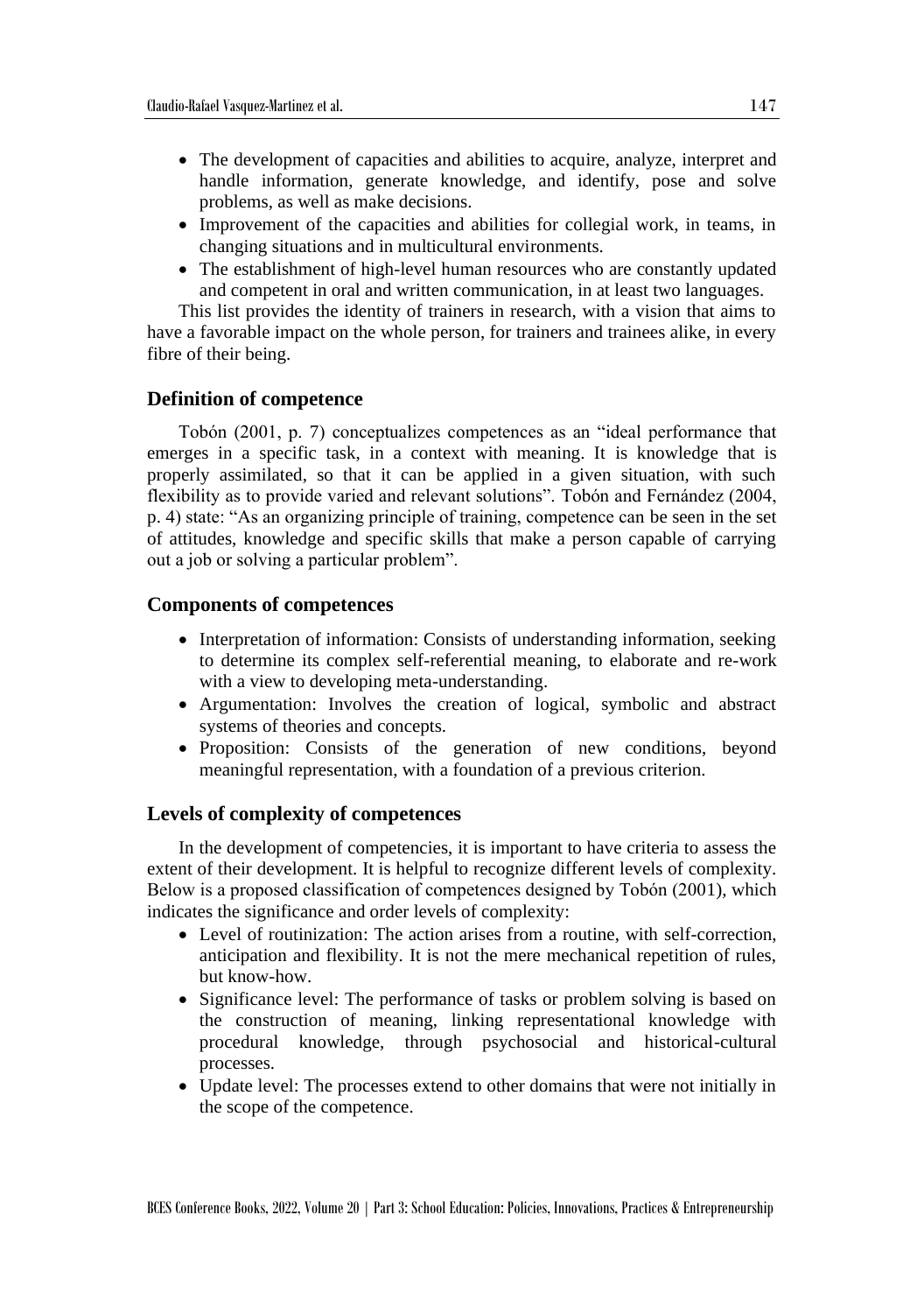• Level of experience: Understanding, assessing and approaching problems and particular contexts based on experience of many cases and assumptions, without the need to rely exclusively on pre-established rules.

#### **Characteristics of the researcher in competence development**

In order to describe the characteristics of the researcher that guide the development of competences, the views of various experts who conduct research are considered, in relation to the features that define the research process, including skills, conditions and competences. Developing research competences implies that these are integrated in the professional training process, consolidating abilities of observation, interrogation, recording field notes, experimentation, interpretation of information and writing about professional practice. It involves the ordering and systematization of the actions of researchers. Santos (2010) identifies the ability to write well as a key competence in the success of a researcher.

Litwin (2012) argues that there are competences that contribute to the growth of knowledge and the teaching of the research process, including:

- Competences related to professional and social behaviour, covering the decision-making and accountability essential to any investigation.
- Attitudes, especially work motivation, commitment to change, and consideration of the environment.
- Creative and ethical competences, and the ability to seek novel solutions at the same time as managing risk in an ethical way.

Santos (2010) considers that research on competences stimulates:

- Conceptualization and categorization of the context by developing theories or models.
- Identification of the principles and norms that govern research activity.
- Reporting, to the academic community and society, the concepts, ideas, reasons, descriptions and interpretations from different theories and disciplines that contribute to the research.
- Permanent construction of the organization of research, and the main modes of communication and interpretation between research groups and the wider academic community, thus promoting the visibility of research.

According to Tobón and Fernández (2004), researchers need to acquire practical skills, to understand what research should be, and to know how to know and know how to do. This would allow researchers to deepen their knowledge of a variety of situations as true researchers, whose competences lead to successful knowledge of society.

Moreno (2003) concludes that the skills can be classified in a "Profile of investigative skills" as follows:

- Skills of perception: sensitivity to phenomena, intuition, breadth of perception and selective perception.
- Instrumental skills: mastery of language: reading, writing, listening, speaking; mastery of basic cognitive operations: inference (induction, deduction, abduction), analysis, synthesis, interpretation; knowledge of how to observe and how to question.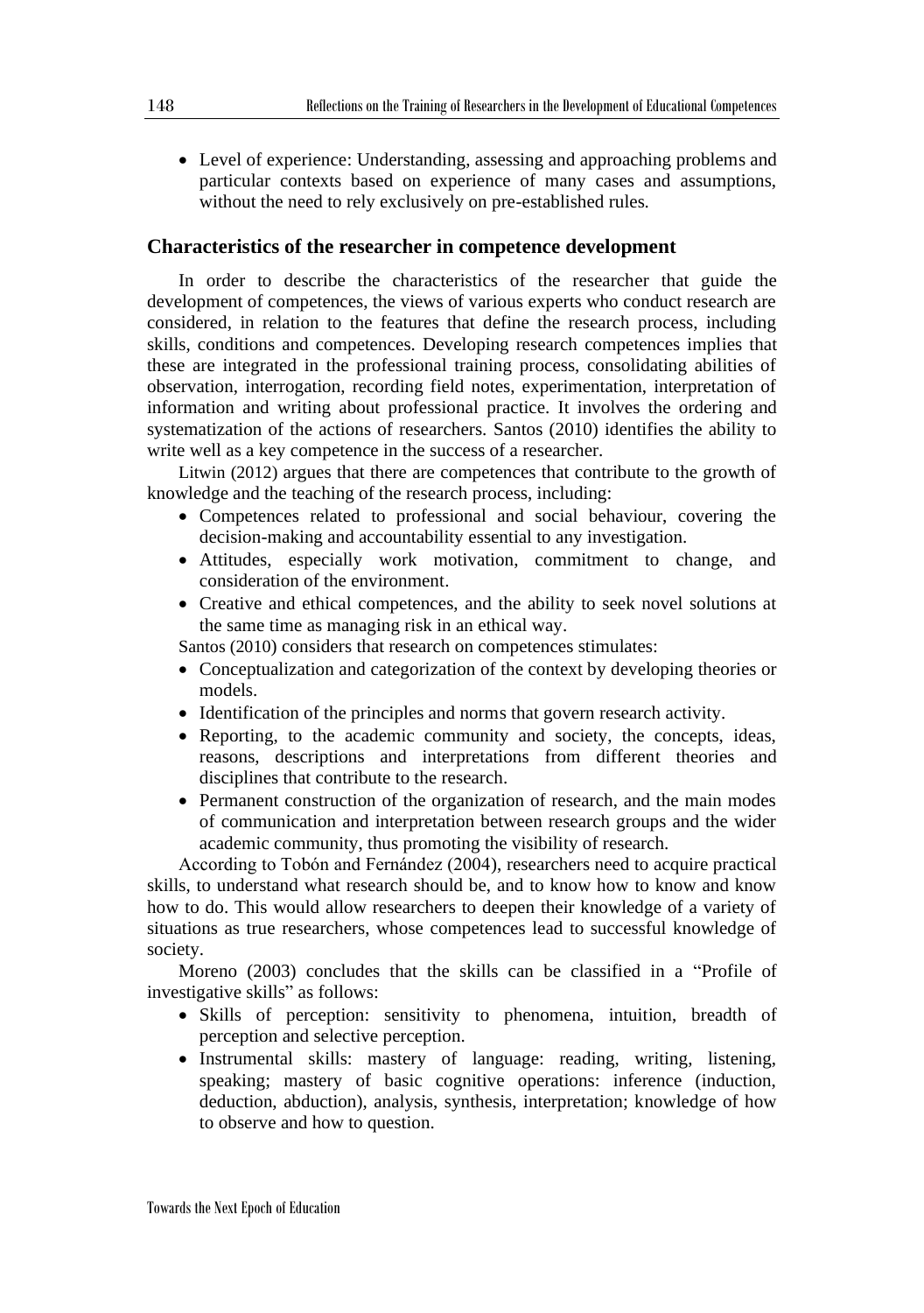- Thinking skills: ability to think critically, logically, reflectively, autonomously, and flexibly.
- Skills of conceptual construction: ability to absorb and reconstruct the ideas of others, generate ideas, order logically, expose and defend ideas, problematize, unravel and develop (build) an object of study and creatively synthesize concepts.
- Methodological skills: build the research method, use appropriate methods of knowledge construction, design research procedures and instruments, retrieve and / or generate information and handle and / or design techniques for the organization, and analysis of information.
- Teamwork skills: work in groups, collaborate in the construction of knowledge, communicate and disseminate knowledge.
- Meta-cognitive skills: relate to the object of knowledge, self-regulate the cognitive processes of knowledge production, question the actions intended to generate knowledge, evaluate approaches to the study and assess the consistency and validity of the products of research.

These skills enable the researcher to develop an understanding of the training of researchers in the development of educational competences, on the basis of their reflections and practice as research trainers.

## **Conclusions**

The focus of research training on the development of competences is linked to methods of teaching research practice. Research training should be integrated in curricula at all levels of education. Early training should be incorporated into basic and secondary education, research should be a working tool in undergraduate study, and it should be a priority in postgraduate study, in order to develop research skills.

Litwin (2013) concludes that a new model of teaching and learning, which he calls "research incubators", is required, especially for young students. These are conceived as a space to exercise freedom and academic criticism, creativity and innovation. An incubator not only generates knowledge for the improvement of systems, but also transfers and trains its members for the development of thought.

Research incubators allow students to participate of in the management of research projects of different kinds, and participate in the diagnosis of their social and environmental situation, strengthening their capacities for decision-making (Litwin, 2013).

Theoretical courses, methodological seminars and technical workshops are part of a comprehensive strategy for the acquisition of theoretical, methodological and technical skills and abilities. These must be articulated with each other, starting from the object of study, with research training as the central axis. Integration into college programmes should be considered, leaving individual and decontextualized work behind. The participation of researchers in the process responds to the needs of current settings. Researchers need different skills, and must be able to understanding and manage their skills, as well as assimilating and generating new knowledge.